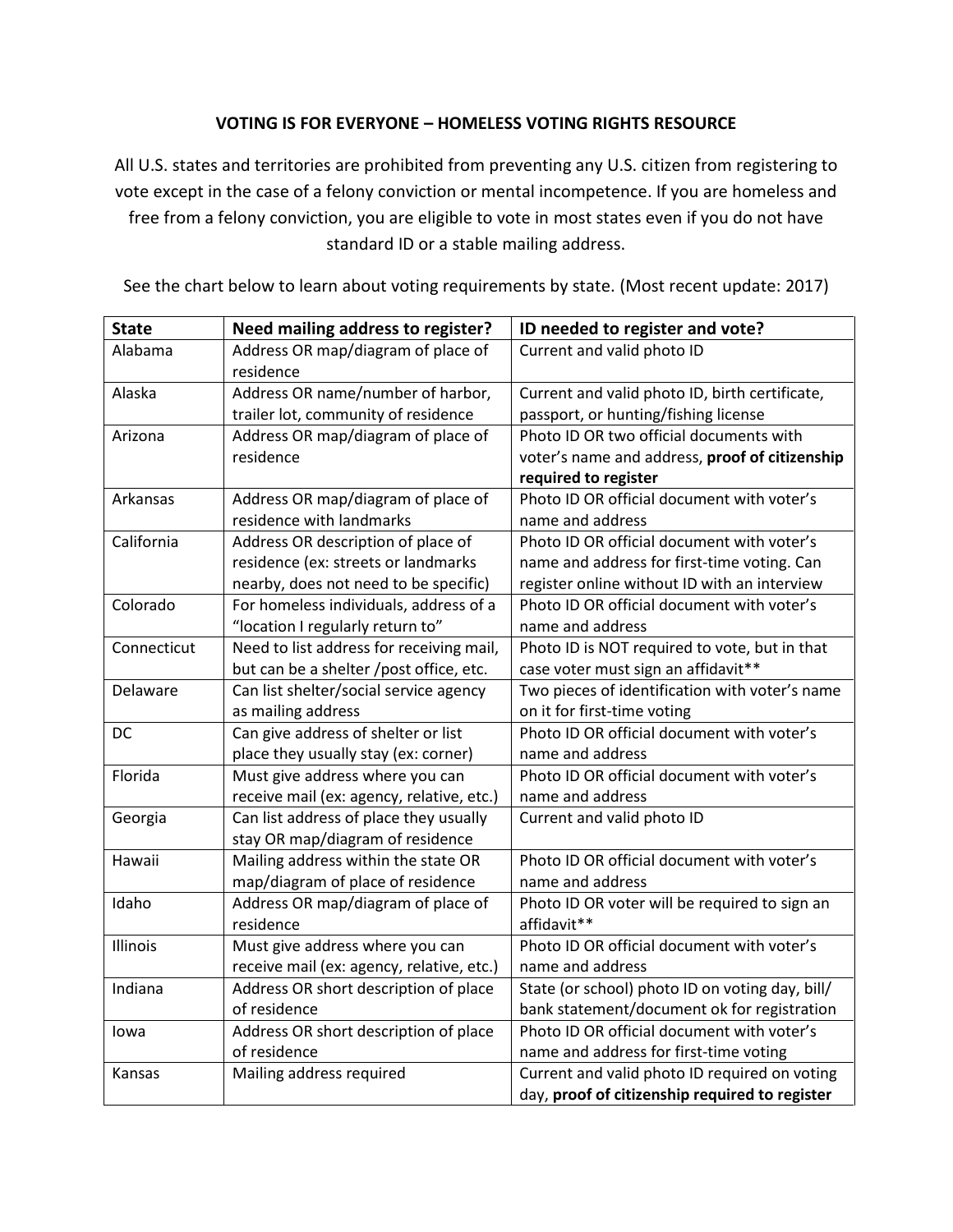| <b>State</b>      | Need mailing address to register?               | ID needed to register and vote?                                                      |
|-------------------|-------------------------------------------------|--------------------------------------------------------------------------------------|
| Kentucky          | Mailing address required                        | Photo ID OR official document with voter's                                           |
|                   |                                                 | name and address                                                                     |
| Louisiana         | Residence address is required                   | ID OR official document with voter's name and                                        |
|                   |                                                 | address                                                                              |
| Maine             | If no mailing address, write "NONE,"            | Photo ID OR official document with voter's                                           |
|                   | then write description for residence            | name and address                                                                     |
| Maryland          | Address where you can receive mail              | Photo ID OR official document with voter's                                           |
|                   | (ex: agency, relative, etc.)                    | name and address                                                                     |
| Massachusetts     | Address OR map/diagram of place of              | Photo ID OR official document with voter's                                           |
|                   | residence                                       | name and address                                                                     |
| Michigan          | Address OR short description of place           | Photo ID OR voter will be required to sign an                                        |
|                   | of residence                                    | affidavit**                                                                          |
| Minnesota         | Address OR short description of place           | Photo ID OR document with voter's name and                                           |
|                   | of residence                                    | address OR registered voter to vouch for you                                         |
| Mississippi       | Address OR map/diagram of place of              | Photo ID OR Mississippi Voter ID                                                     |
|                   | residence                                       |                                                                                      |
| Missouri          | Address OR short description of place           | Photo ID OR official document with voter's                                           |
|                   | of residence                                    | name and address                                                                     |
| Montana           | Mailing address required                        | Photo ID OR official document with voter's                                           |
|                   |                                                 | name and address                                                                     |
| Nebraska          | Mailing address required                        | Photo ID OR official document with voter's                                           |
|                   |                                                 | name and address                                                                     |
| Nevada            | Address OR short description of place           | Photo ID required to register to vote and on                                         |
|                   | of residence                                    | election day, although other forms of ID may                                         |
|                   |                                                 | be accepted - check with local election clerk                                        |
| <b>New</b>        | Must give address, and if voter's name          | Photo ID on voting day OR voter will be                                              |
| Hampshire         | is not on the lease, must provide               | required to sign an affidavit**                                                      |
|                   | verification that it is voter's address         | Must register in person                                                              |
| New Jersey        | Address OR "contact point" OR                   | Photo ID OR official document with voter's                                           |
|                   | location where most time is spent               | name and address                                                                     |
| <b>New Mexico</b> | Address OR map/diagram of place of<br>residence | Photo ID OR official document with voter's                                           |
| New York          | Mailing address is required, plus               | name and address for first-time voting<br>Photo ID OR official document with voter's |
|                   | description of place of residence               | name and address for first-time voting                                               |
| North Carolina    | Address OR map/diagram of place of              | Photo ID OR official document with voter's                                           |
|                   | residence                                       | name and address                                                                     |
| North Dakota      | No voter registration required -                | ID with voter's name and address OR voter will                                       |
|                   | anyone can vote with valid ID                   | be required to sign an affidavit**                                                   |
| Ohio              | Address OR short description of place           | Photo ID OR official document with voter's                                           |
|                   | of residence                                    | name and address                                                                     |
| Oklahoma          | Address OR short description of place           | Photo ID OR voter will be required to sign an                                        |
|                   | of residence                                    | affidavit**                                                                          |
| Oregon            | Oregon votes by mail. Homeless                  | Photo ID OR official document with voter's                                           |
|                   | voters can list county election clerk's         | name and address                                                                     |
|                   | office and pick up ballot there to vote         |                                                                                      |
|                   | or provide address where voter can              |                                                                                      |
|                   | receive mail (ex: agency, relative, etc.)       |                                                                                      |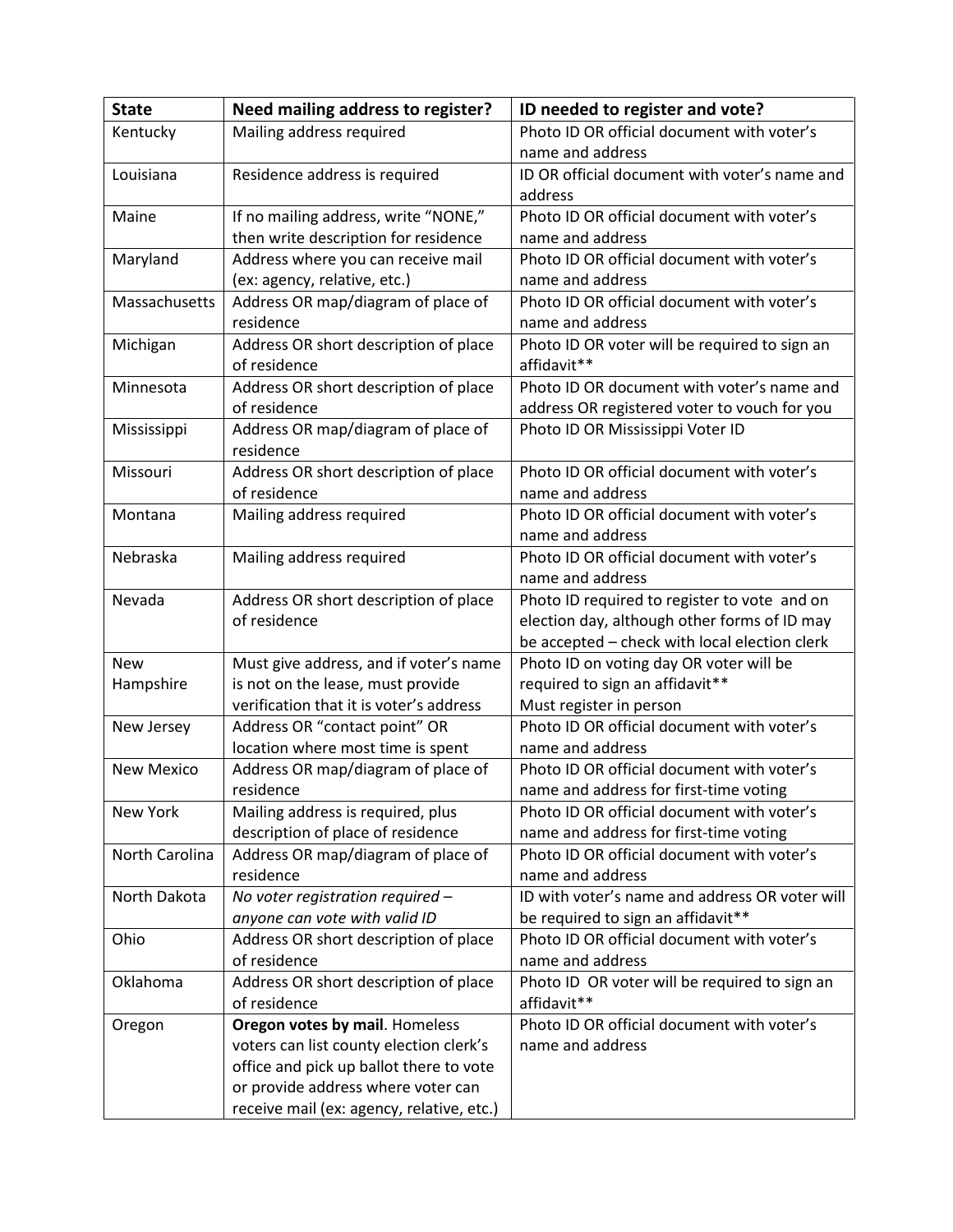| <b>State</b>   | Need mailing address to register?         | ID needed to register and vote?                 |
|----------------|-------------------------------------------|-------------------------------------------------|
| Pennsylvania   | Address OR map/diagram of place of        | Photo ID OR official document with voter's      |
|                | residence                                 | name and address                                |
| Rhode Island   | Address OR short description of place     | Photo ID OR Rhode Island Voter ID or else cast  |
|                | of residence                              | a provisional ballot**                          |
| South Carolina | Address OR map/diagram of place of        | Photo ID OR official document with voter's      |
|                | residence                                 | name and address                                |
| South Dakota   | Address OR short description of place     | SSN or driver's license required to register    |
|                | of residence                              |                                                 |
| Tennessee      | Address where you can receive mail        | Government-issued photo ID                      |
|                | (ex: agency, relative, etc.) AND short    |                                                 |
|                | description of place of residence         |                                                 |
| Texas          | "General Delivery" AND short              | Photo ID OR official document with voter's      |
|                | description of place of residence         | name and address                                |
| Utah           | Address where you can receive mail        | SSN or driver's license required to register,   |
|                | (ex: agency, relative, etc.) AND short    | Photo ID OR two official documents with         |
|                | description of place of residence         | voter's name and address on voting day          |
| Vermont        | Short description of place of residence   | SSN or driver's license required to register,   |
|                |                                           | Photo ID OR official document with voter's      |
|                |                                           | name and address needed for first-time voting   |
| Virginia       | Do not need to provide residence          | Photo ID OR Virginia Voter ID or else cast a    |
|                | address if homeless, but must provide     | provisional ballot**                            |
|                | address where you can receive mail        |                                                 |
|                | (ex: agency, relative, etc.)              |                                                 |
| Washington     | <b>Washington votes by mail. Homeless</b> | SSN or driver's license required to register    |
|                | voters can list county election clerk's   |                                                 |
|                | office and pick up ballot there to vote   |                                                 |
|                | or provide address where voter can        |                                                 |
|                | receive mail (ex: agency, relative, etc.) |                                                 |
| West Virginia  | Address where you can receive mail        | Photo ID OR official document with voter's      |
|                | (ex: agency, relative, etc.)              | name and address for first-time voters          |
| Wisconsin      | Must verify residency in Wisconsin        | Photo ID OR Wisconsin Voter ID                  |
|                | (can use letter from social service       |                                                 |
|                | agency to verify) AND provide             |                                                 |
|                | map/diagram of place of residence         |                                                 |
| Wyoming        | Contact county clerk for guidance on      | Must register in person or else get             |
|                | how to list address on registration       | registration form notarized. Photo ID OR two    |
|                |                                           | official documents with voter's name and        |
|                |                                           | address required to register, first-time voting |

\*\*Note on affidavits/provisional or "challenged" ballots: In states that allow voting without an ID on condition of signing an affidavit, voter will case a "provisional ballot," meaning their vote will be counted if identity can be confirmed by election officials after voting day. Some provisional ballots are not counted in the election for various reasons. Contact a local elections official for further information.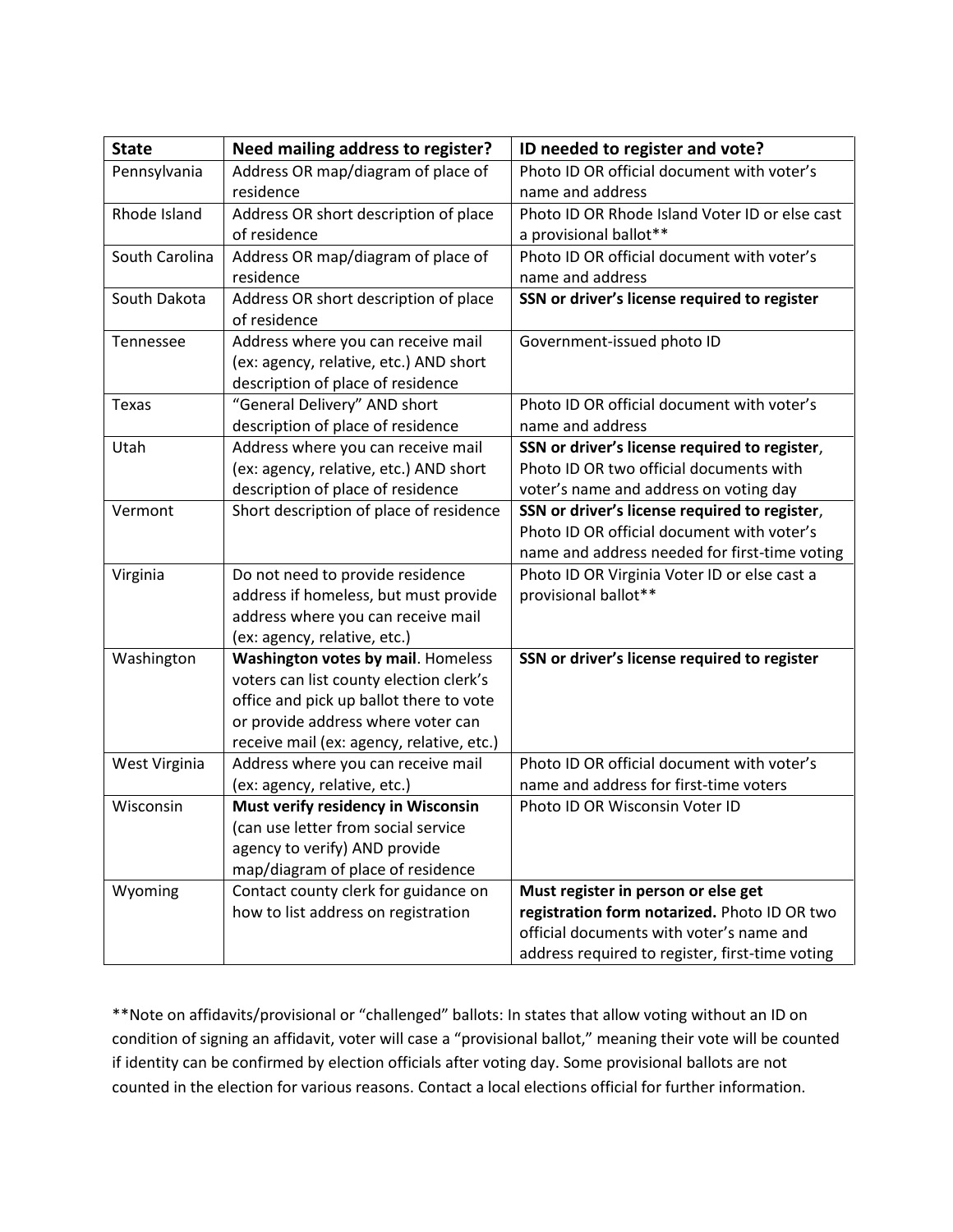#### Election Resources by State:

To find answers to further questions about the specific guidelines of each state, visit the state's website or contact their state election officials (contact information available on state website)

**Alabama**:<http://sos.alabama.gov/alabama-votes> **Alaska**:<http://www.elections.alaska.gov/> **Arizona**: <https://www.azsos.gov/elections> **Arkansas**: <http://www.sos.arkansas.gov/elections/Pages/default.aspx> **California**: <http://www.sos.ca.gov/elections/> **Colorado**: <https://www.sos.state.co.us/pubs/elections/main.html> **Connecticut**: <http://sots.ct.gov/sots/site/default.asp> **Delaware**: <https://elections.delaware.gov/index.shtml> **DC**: <https://www.dcboe.org/home.asp> **Florida**: <http://dos.myflorida.com/elections/> **Georgia**: <http://sos.ga.gov/index.php/elections> **Hawaii**: <http://elections.hawaii.gov/> **Idaho**: <http://www.idahovotes.gov/> **Illinois**: <https://www.elections.il.gov/> **Indiana**: <http://www.in.gov/sos/elections/> **Iowa**: <https://sos.iowa.gov/elections/voterinformation/index.html> **Kansas**: <http://www.voteks.org/> **Kentucky**: <https://www.sos.ky.gov/elections/Pages/default.aspx> **Louisiana**: <https://www.sos.la.gov/Pages/default.aspx> **Maine**: <http://www.maine.gov/sos/cec/elec/> **Maryland**: <http://www.elections.state.md.us/> **Massachusetts**: <http://www.sec.state.ma.us/ele/eleidx.htm> **Michigan**: <http://www.michigan.gov/sos/0,4670,7-127-1633-49313--,00.html> **Minnesota**: <http://www.sos.state.mn.us/elections-voting/> **Mississippi**: <http://www.sos.ms.gov/Elections-Voting/Pages/default.aspx> **Missouri**: <http://www.sos.mo.gov/elections> **Montana**: <http://sos.mt.gov/elections> **Nebraska**: [http://www.sos.ne.gov/elec/voter\\_info.html](http://www.sos.ne.gov/elec/voter_info.html) **Nevada**: <http://nvsos.gov/sos/elections> **New Hampshire**: <http://sos.nh.gov/Elections.aspx> **New Jersey**: <http://www.njelections.org/> **New Mexico**: <http://www.sos.state.nm.us/default.aspx> **New York**: <https://www.elections.ny.gov/> **North Carolina**: <http://www.ncsbe.gov/> **North Dakota**: <https://vip.sos.nd.gov/PortalList.aspx>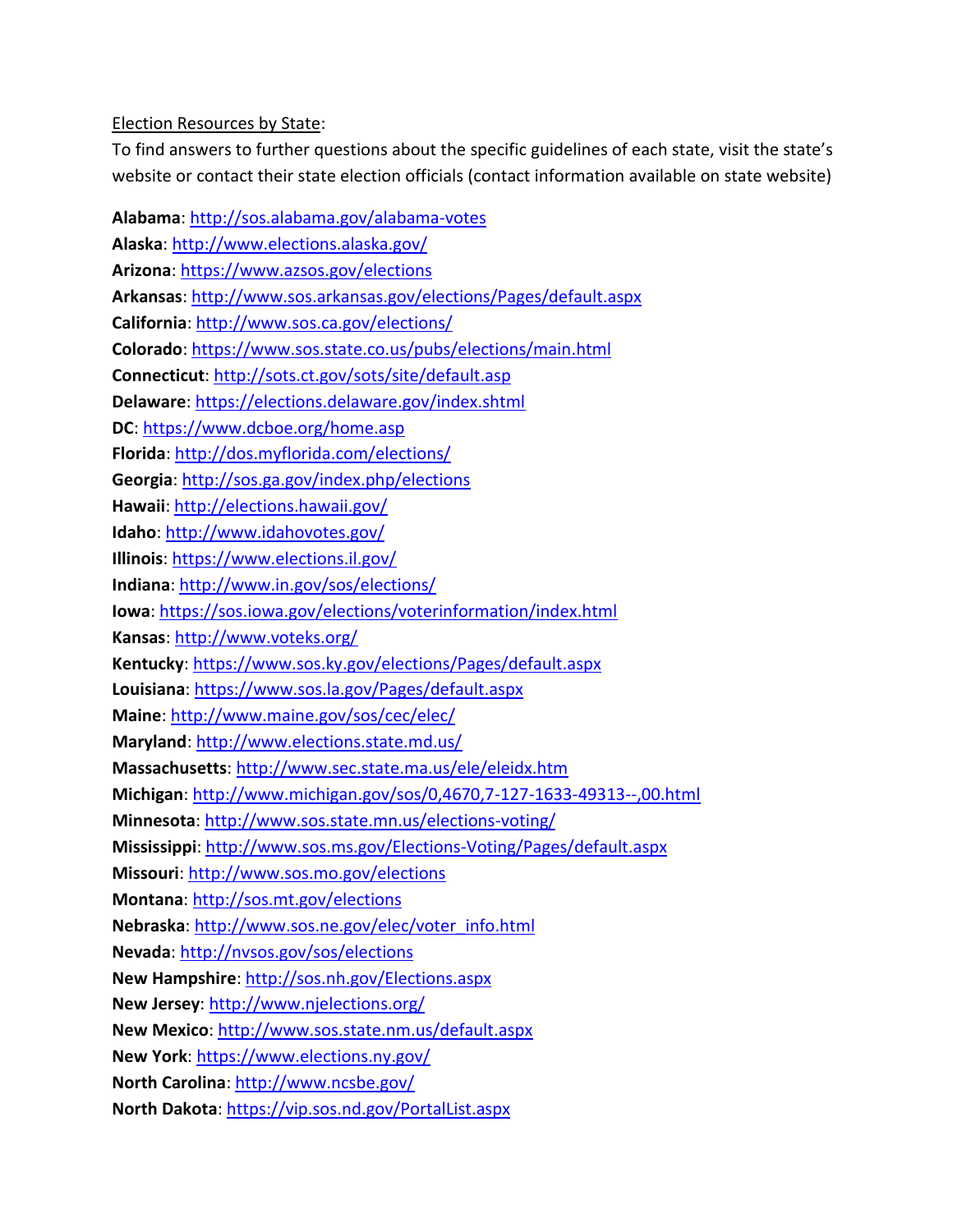**Ohio**: <https://www.sos.state.oh.us/elections/> **Oklahoma**: <https://www.ok.gov/elections/> **Oregon**: <http://sos.oregon.gov/voting-elections/Pages/default.aspx> **Pennsylvania**: <http://www.votespa.com/en-us> **Rhode Island**: <http://sos.ri.gov/divisions/elections> **South Carolina**: <https://www.scvotes.org/> **South Dakota**: <https://sdsos.gov/elections-voting/default.aspx> **Tennessee**: <https://sos.tn.gov/elections> **Texas**: <http://www.sos.state.tx.us/elections/index.shtml> **Utah**: <https://elections.utah.gov/> **Vermont**: <https://www.sec.state.vt.us/elections.aspx> **Virginia**: <http://www.elections.virginia.gov/> **Washington**: <https://www.sos.wa.gov/elections/> **West Virginia**: <http://www.sos.wv.gov/elections/Pages/default.aspx> **Wisconsin**: <http://elections.wi.gov/elections-voting> **Wyoming**: <http://soswy.state.wy.us/Elections/Default.aspx>

## States with Homeless-Specific Resources:

#### **Connecticut**:

[www.sots.ct.gov/sots/lib/sots/electionservices/voterfactsheets/2016/CT\\_homeless\\_voter\\_fact](http://www.sots.ct.gov/sots/lib/sots/electionservices/voterfactsheets/2016/CT_homeless_voter_fact_sheet2016.pdf) [\\_sheet2016.pdf](http://www.sots.ct.gov/sots/lib/sots/electionservices/voterfactsheets/2016/CT_homeless_voter_fact_sheet2016.pdf) **Delaware**:<https://elections.delaware.gov/voter/fixedresidence.shtml> **Florida**: [https://soe.dos.state.fl.us/pdf/guidelinesvoterresidencyupdated\\_02-2012.pdf](https://soe.dos.state.fl.us/pdf/guidelinesvoterresidencyupdated_02-2012.pdf) **Maine**:<https://www.graymaine.org/registrar-of-voters/pages/registering-to-vote> **Maryland**:<https://www.peoples-law.org/voting-rights> **Minnesota**:<http://www.sos.state.mn.us/elections-voting/register-to-vote/im-homeless/> **New York**:<http://www.lwvny.org/advocacy/vote/RTVHomelessIndividuals.pdf> **Oregon**:<http://sos.oregon.gov/voting/Pages/homeless-confidential.aspx> **Tennessee**:<https://sos.tn.gov/products/elections/homeless-persons-residency> **Washington**: [https://wscadv.org/wp-content/uploads/2016/10/VOTING-IF-YOU-ARE-](https://wscadv.org/wp-content/uploads/2016/10/VOTING-IF-YOU-ARE-HOMELESS.pdf)[HOMELESS.pdf](https://wscadv.org/wp-content/uploads/2016/10/VOTING-IF-YOU-ARE-HOMELESS.pdf)

# Other Sources:

- <https://ww2.kqed.org/news/2016/10/17/yes-you-can-vote-if-you-are-homeless/>
- [https://thinkprogress.org/for-homeless-people-in-the-nations-capital-voting-is-often-a](https://thinkprogress.org/for-homeless-people-in-the-nations-capital-voting-is-often-a-struggle-56011679df82/)[struggle-56011679df82/](https://thinkprogress.org/for-homeless-people-in-the-nations-capital-voting-is-often-a-struggle-56011679df82/)
- <http://www.chicagohomeless.org/cch-register-300-homeless-voters-want-vote/>